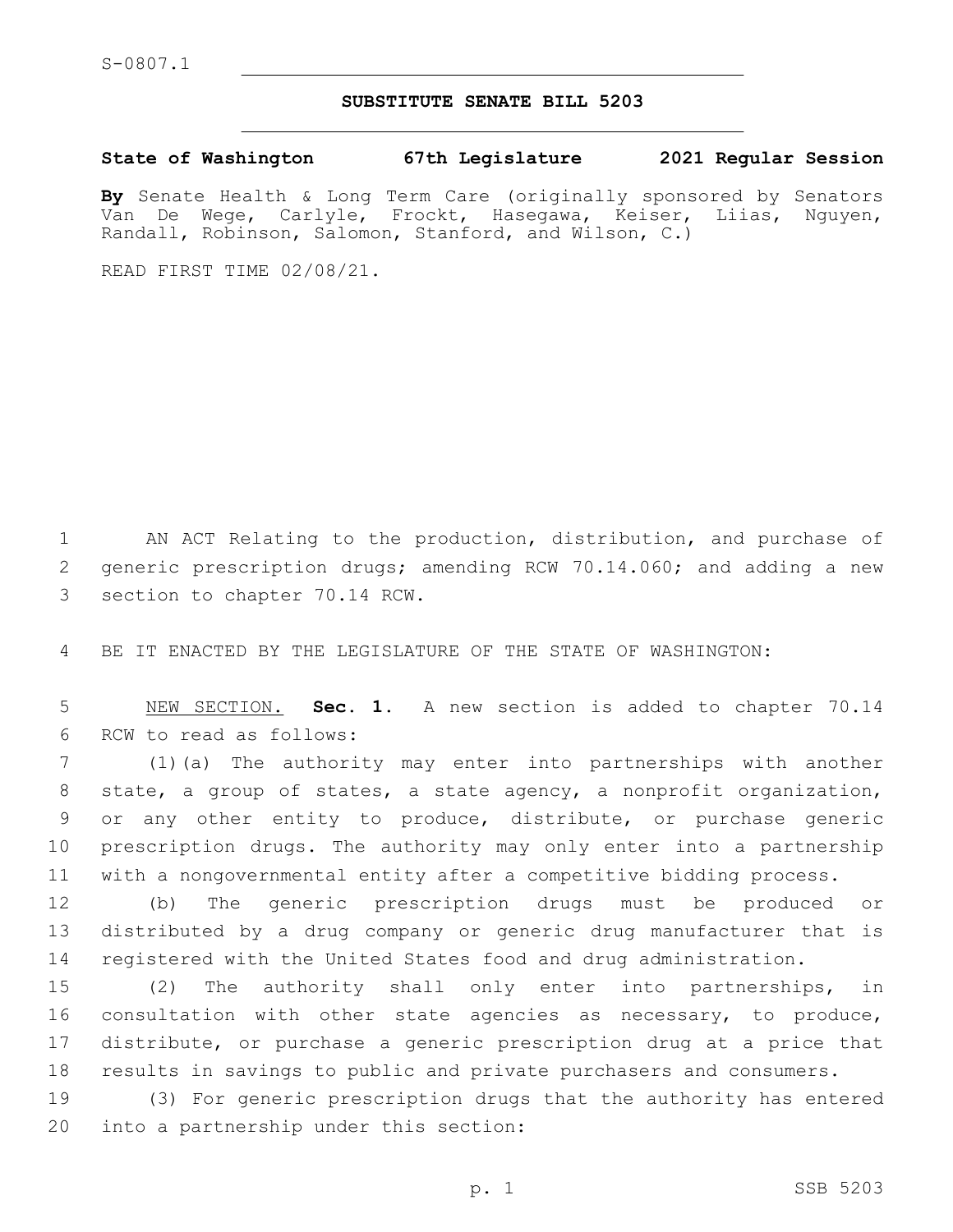(a) State purchased health care programs must purchase the generic prescription drugs through the partnership, unless the state purchased health care program can obtain the generic prescription drug at a cost savings through another purchasing mechanism; and

 (b) Local governments, private entities, health carriers, and others may choose to voluntarily purchase the generic prescription drugs from the authority as available quantities allow.

 (4) All information and documents obtained or created under this section is exempt from disclosure under chapter 42.56 RCW.

 (5) For purposes of this section, the following definitions 11 apply:

(a) "Authority" means the health care authority.

 (b) "Eligible prescription drug" means a prescription drug or biological product, as defined in 42 U.S.C. Sec. 262(i), that is not 15 under patent.

 (c) "Generic drug" means a drug that is approved pursuant to an application referencing an eligible prescription drug that is submitted under section 505(j) of the federal food, drug, and cosmetic act (21 U.S.C. Sec. 301 et seq.), or section 351(k) of the federal public health service act (42 U.S.C. Sec. 262).

 (d) "State purchased health care" means medical and health care, pharmaceuticals, and medical equipment purchased with state and federal funds by the department of social and health services, department of health, state health care authority, department of 25 labor and industries, department of corrections, and department of veterans affairs. State purchased health care does not include prescription drugs purchased for medical assistance program clients 28 under chapter 74.09 RCW.

 **Sec. 2.** RCW 70.14.060 and 2020 c 346 s 4 are each amended to 30 read as follows:

31 (1)(a) The ((administrator [director])) director of the state health care authority shall, directly or by contract, adopt policies necessary for establishment of a prescription drug purchasing consortium. The consortium's purchasing activities shall be based upon the evidence-based prescription drug program established under RCW 70.14.050. ((State)) Except as provided in section 1 of this act 37 or exempted under (b) of this subsection, state purchased health care programs as defined in RCW 41.05.011 shall purchase prescription drugs through the consortium for those prescription drugs that are